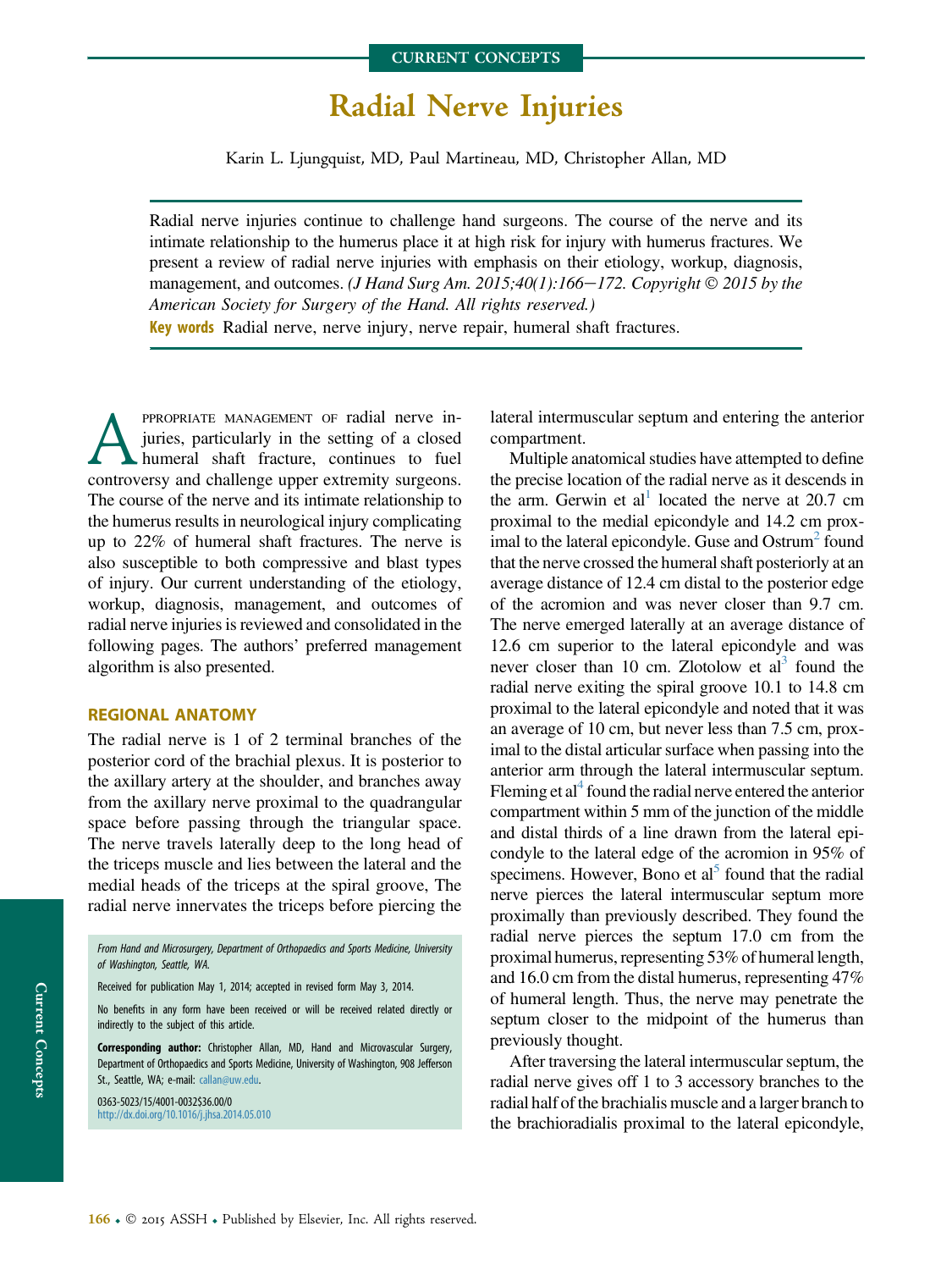as well as branches to the anconeus and extensor carpi radialis longus (ECRL) muscles. Upon entering the forearm, the nerve divides into the superficial sensory radial nerve (SRN) and the posterior interosseous nerve (PIN). The PIN innervates the extensor carpi radialis brevis before passing beneath the arcade of Frohse, a fibrous arch of the proximal aspect of the supinator muscle $<sup>6</sup>$  and then descending between the 2 heads of the</sup> supinator muscle. The PIN finally exits beneath the distal margin of the supinator muscle and divides into 6 subbranches, providing motor innervation to the wrist and digit extensors as well as a terminal sensory branch to the wrist capsule.

## RADIAL NERVE INJURY AND HUMERAL SHAFT FRACTURE

This anatomical relationship explains the association between humeral fracture patterns and radial nerve injuries. The Holstein-Lewis fracture was assumed to be associated with radial nerve injury because of the proximity of the nerve to the bone in the distal third of the humerus.<sup>7</sup> This fracture has been found to be associated with a high incidence of neurovascular injuries up to 22% in some studies.  $8.9$  However, in this location, the nerve is actually separated from bone by 1 to 5 cm of muscle. Therefore, radial nerve injuries in the distal third of the arm may have more to do with the fracture pattern than the proximity of the nerve to bone.<sup>10,11</sup> The nerve may be endangered by the proximal displacement of the distal fragment and radial displacement of the proximal fragment, and the resultant displacement of the intermuscular septum[.12](#page-5-0) Other studies have found a higher incidence of radial nerve injury with middle third humeral fractures, suggesting that here proximity of nerve to bone is a greater risk factor.<sup>11</sup> Carlan et al<sup>13</sup> found the nerve to be at risk along the shaft of the humerus at 2 locations. The first was a 6.3-cm region where the nerve laid directly on the periosteum of the posterior humerus, at a level 17.1 to 10.9 cm proximal to the lateral epicondyle. The second location was a region of the lateral aspect of the distal third of the humerus, between 10.9 cm proximal to the lateral epicondyle and the proximal aspect of the metaphyseal flare. A metaanalysis by Shao et  $al<sup>14</sup>$  concluded that there was insufficient evidence to support Holstein and Lewiss original hypothesis<sup>[7](#page-5-0)</sup> and that transverse or spiral fractures, located in the middle or middle-to-distal third of the bone, were actually the most likely to be associated with radial nerve palsy.

## Clinical presentation

The hallmark of a radial nerve injury is wrist drop. Flexor tone overpowers the nonfunctional wrist

extensors, and the hand is pulled into a flexed position. The wrist may be passively placed into extension, but the patient is unable to hold this posture, and the hand cannot be maintained in a functional position. In addition, extension of the fingers and thumb is lost, robbing the patient of the ability to open the hand prior to initiating grasp, and thereby rendering tasks requiring coordinated manual dexterity extremely difficult. If the lesion is distal to the origin of the PIN, ECRL function will be intact and the wrist will be pulled into radial deviation with attempts at extension.

### Surgical approach

Multiple approaches have been described for exploration of the radial nerve, each varying in the amount of exposure provided. Gerwin et  $al<sup>1</sup>$  $al<sup>1</sup>$  $al<sup>1</sup>$  studied alternative exposures to the posterior humerus with respect to the radial nerve. These authors found that the posterior triceps splitting approach exposed 55% of the posterior humeral shaft, up to the radial nerve in the spiral groove. An additional 21% of humeral shaft could be exposed with mobilization of the radial nerve. They described a modified posterior approach, which exposed 94% of the humerus. In this approach, the triceps muscle is retracted medially to expose the lateral brachial cutaneous branch on the posterior aspect of the lateral intermuscular septum. This nerve is traced superiorly to the radial nerve, proximal to its piercing of the intermuscular septum. The septum is divided and the radial nerve can then be mobilized. The medial and lateral heads of the triceps are next elevated in a subperiosteal fashion and the radial nerve can be exposed with this approach from the distal humerus to the level of the axillary nerve [\(Fig. 1](#page-2-0)).

The posterior incision can be continued past the olecranon if more distal exposure is required. Skin flaps are elevated and the radial nerve can be localized in the interval between the brachialis and the brachioradialis muscles. The radial nerve divides into SRN and PIN upon entering the forearm. More distally, the nerve lies in the interval between the extensor carpi radialis brevis and the pronator teres muscles. The SRN can be traced distally on the undersurface of the brachioradialis, whereas the PIN dives beneath the supinator muscle. In order to follow the PIN distally, intramuscular dissection of the supinator muscle belly is necessary.

The lateral antebrachial cutaneous nerve can be identified exiting the interval between the biceps and the brachialis. It must not be mistaken for the radial nerve and should be protected. It may be used as a donor for nerve grafting.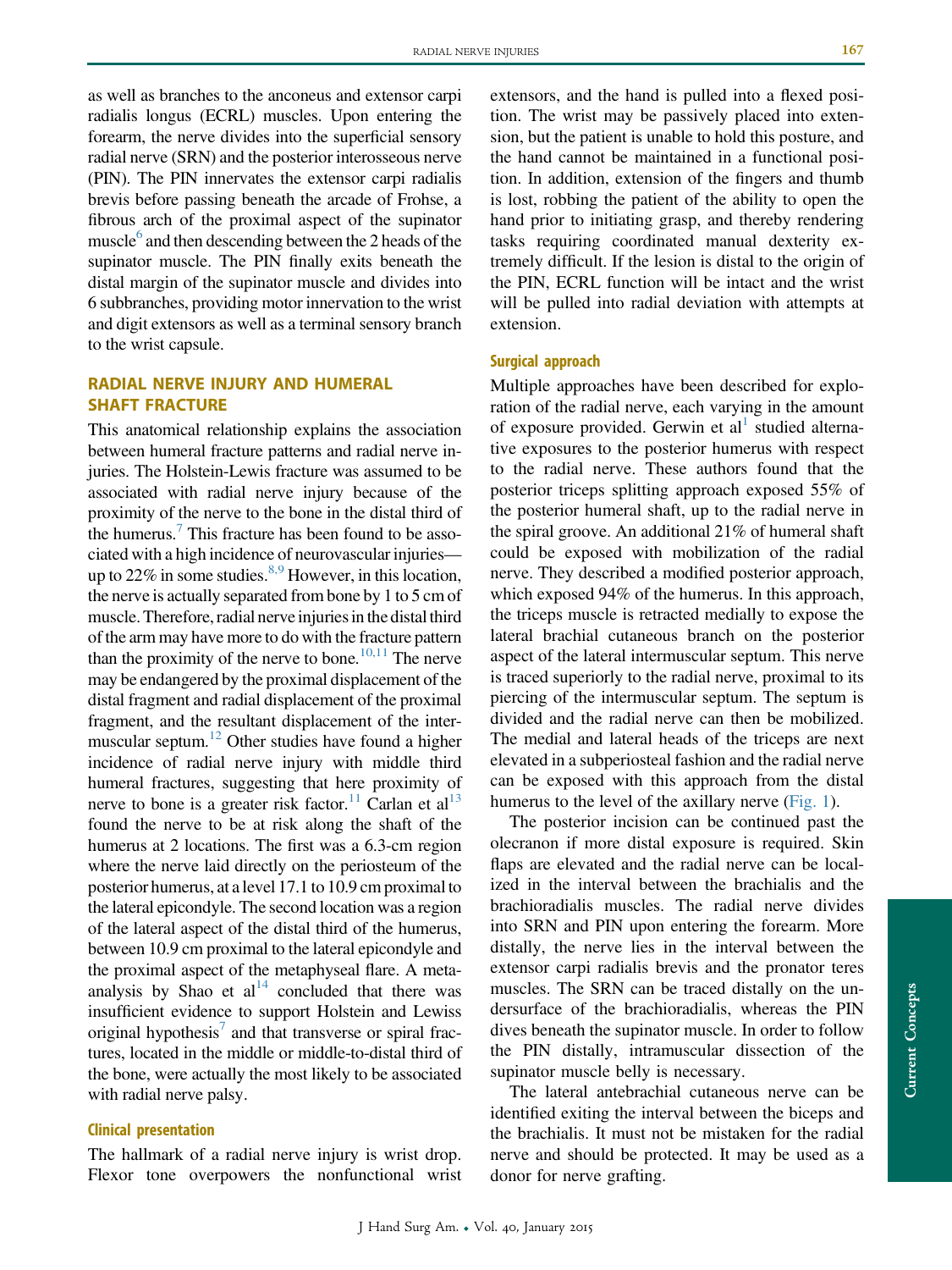<span id="page-2-0"></span>

FIGURE 1: A comparison of the extents of exposure provided by variations of the posterior approach to the humerus. (Reprinted with permission from DeFranco MJ, Lawton JN. Radial nerve injuries associated with humerus fractures. J Hand Surg Am. 2006;31  $[4]:655-663$ . Copyright  $\odot$  2006 Elsevier, Inc.)

#### Management

Controversy continues regarding the appropriate timing of surgical exploration of radial nerve injury associated with a closed humerus fracture. These injuries, which usually represent neurapraxia or axonotmesis, have a high rate of spontaneous resolution, reportedly between 60% and 92%. $11,15-17$  $11,15-17$  Many researchers have concluded that observation of these injuries is appropriate.<sup>10,11,15</sup> However, some advocate early operative exploration, citing as benefits the technically easier repair and superior outcomes compared with delayed nerve repair. Reports on late exploration after closed humeral shaft injuries have found the nerve to be entrapped in bone in 6% to 25% of cases or lacerated in up to 20% to  $42\%^{9,15,18-21}$  $42\%^{9,15,18-21}$  $42\%^{9,15,18-21}$  Some view this as an unacceptably high risk of expectant management and endorse early surgical exploration. $22$ 

Radial nerve exploration after a humerus fracture is indicated for open fractures, high-velocity gunshot wounds or penetrating injury, and vascular injuries. Some advocate exploration for a nerve deficit that develops after closed reduction (secondary radial neuropathy) and in Holstein-Lewis fractures, although the latter is somewhat controversial.<sup>23,24</sup> Shao et al<sup>14</sup> found in a review of published series that the rate of spontaneous nerve recovery after secondary radial neuropathy was similar to that of primary radial neuropathy. Shah and Jebson<sup>25</sup> concluded that, although the literature is limited, it supports expectant management of secondary radial neuropathy. Bishop and Ring[26](#page-5-0) added ipsilateral forearm fracture, or "floating elbow," to this list, stating that radial nerve exploration would be favored here and advantage should be taken of the surgical opportunity presented by the fracture management. Radial nerve injury associated with an open humeral shaft fracture is a high-energy injury and the zone of injury is extensive, with crush and stretching components. $^{27}$  Given these factors, primary neurorrhaphy is not recommended. Such injuries should be managed with resection of the damaged portion of the nerve and nerve grafting of the resultant deficit, performed as a secondary procedure, after fracture fixation and thorough wound debridement.<sup>25</sup>

If observation is chosen, many consider 4 to 6 months to be an appropriate length of time for expectant management, based on the accepted nerve regeneration rate of 1 mm/day. An electrodiagnostic study may be performed at 2 to 3 months if no recovery has been observed, although some authors consider it as early as 7 weeks.<sup>12,28</sup> Ultrasound can be used to trace the radial nerve through the zone of injury and may show nerve entrapment.<sup>[29,30](#page-5-0)</sup> A migrating Tinel sign may also be helpful for monitoring progress. The brachioradialis and radial wrist extensors are the first muscles to be reinnervated, typically within 3 to 4 months after a radial nerve injury. Spontaneous recovery is unlikely if there is no evidence of improvement by 7 months.

Failure to demonstrate signs of nerve recovery by clinical or electrodiagnostic assessments by 6 months warrants surgical exploration of the radial nerve. Intraoperative measurement of action potentials can be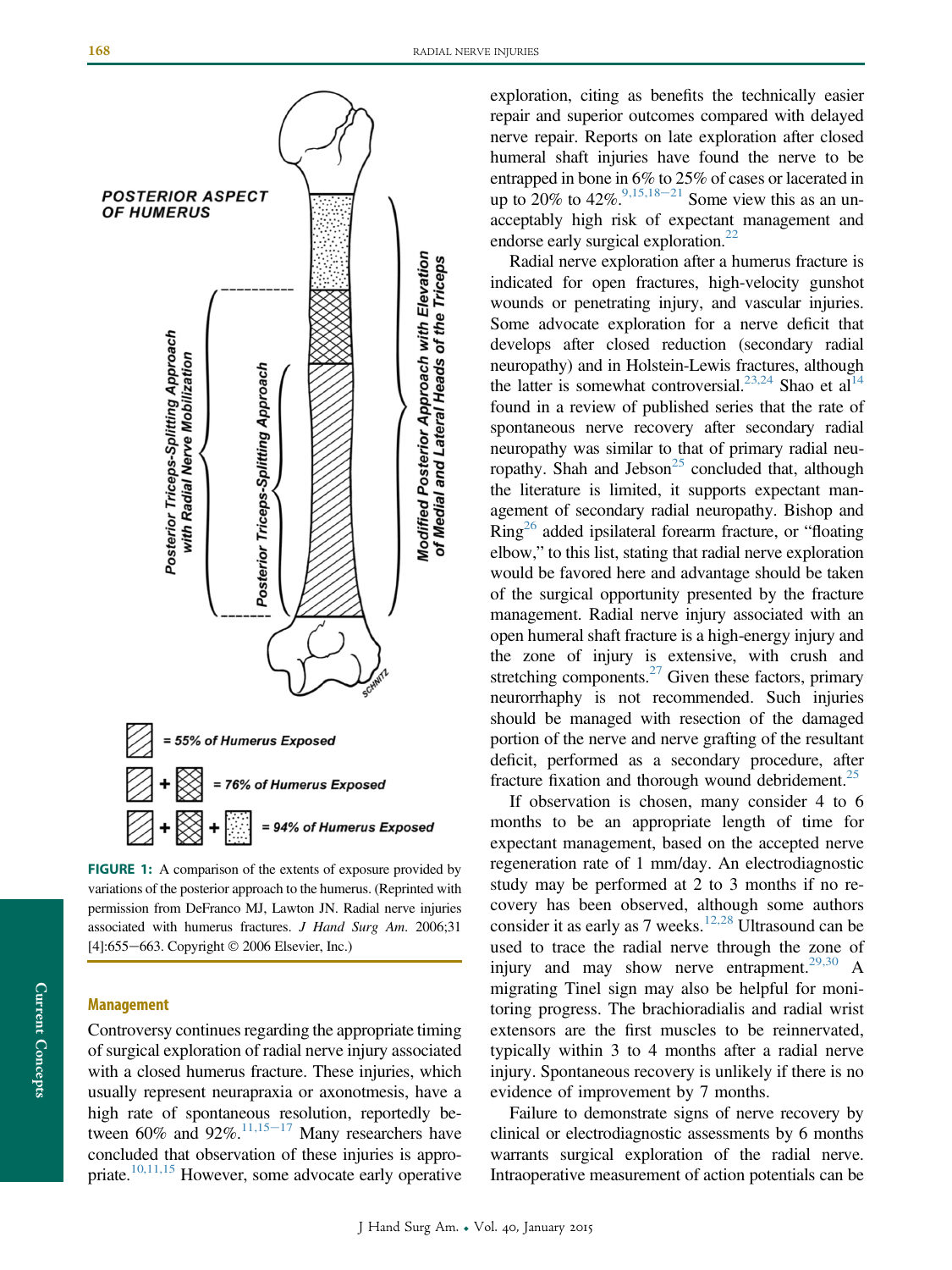

FIGURE 2: Algorithm for management of radial nerve palsy in humerus fracture. (Reprinted with permission from Mohler LR, Hanel DP. Closed fractures complicated by peripheral nerve injury. J Am Acad Orthop Surg. 2006;14[1]:32-37. Copyright © Wolters Kluwer Health.)

performed if the nerve is found to be in continuity. This information can aid the surgeon in choosing among leaving the neuroma in situ, resecting the lesion and grafting the resultant defect, and/or pro-ceeding with tendon transfers.<sup>[31](#page-5-0)</sup> Tendon transfers for restoration of hand and wrist extension is beyond the scope of this review. Nerve transfers are advocated by some as a reconstructive technique that avoids some of the disadvantages associated with tendon transfers, and satisfactory results have been reported for restoration of radial nerve function with this approach. $32-34$  $32-34$  $32-34$ A summarized algorithm of our preferred treatment for both adult and pediatric patients is presented in Figure 2:

Surgical technique: The patient is positioned supine with the arm on a standard radiolucent hand table. General anesthesia with complete paralysis is used to obtain maximal muscle relaxation.

Primary epineurial neurorrhaphy can be performed with loupe or microscopic magnification using 8-0 nylon suture and standard microsurgical technique for endto-end repair. Group fascicular repair is not performed. Use of a surgical microscope is preferred and has been shown to result in more precise repairs than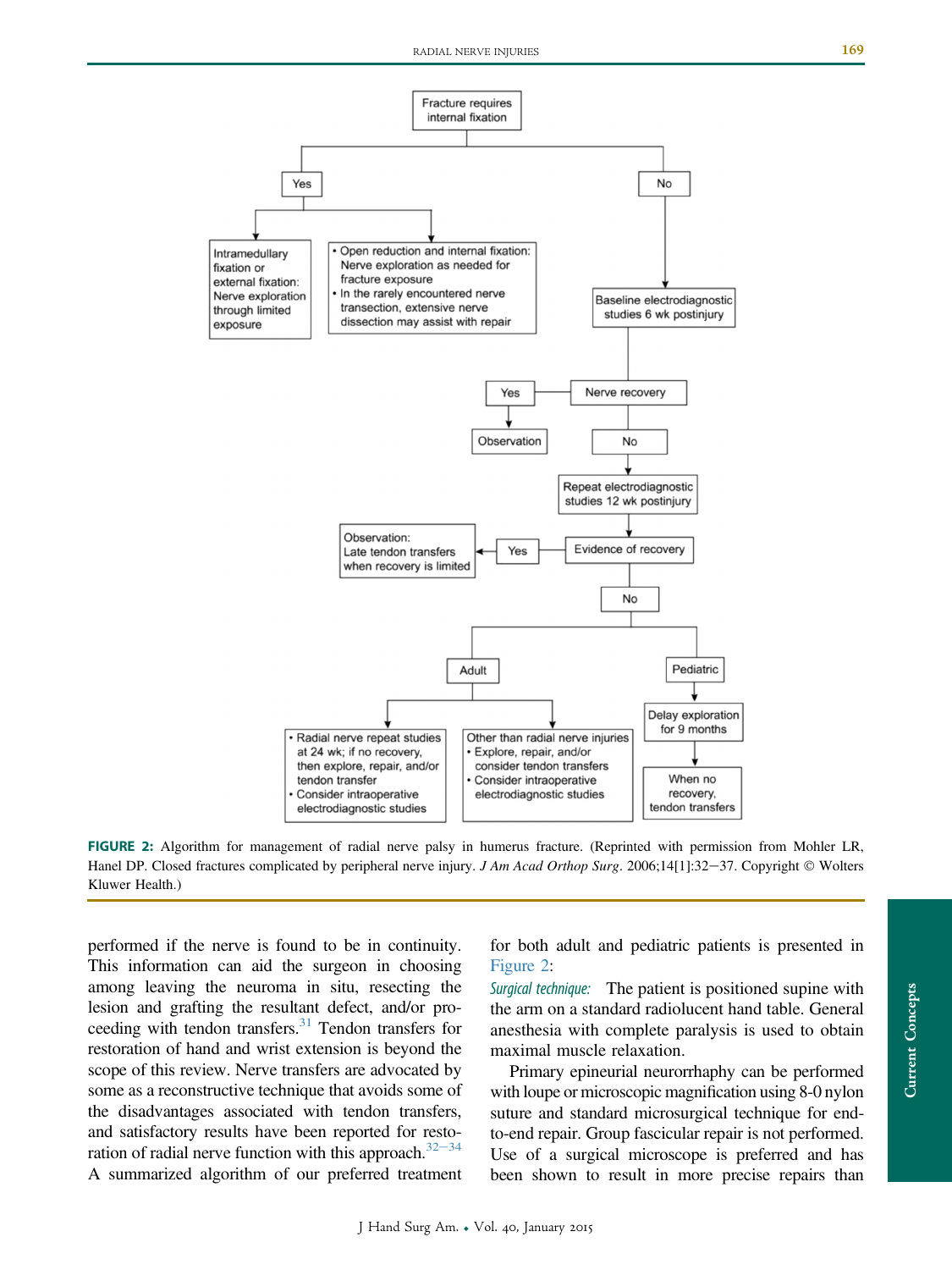neurorrhaphy in a cadaveric model.<sup>35</sup> If the lesion is distal enough, a sterile tourniquet may be used. For radial nerve injuries associated with humeral shaft fractures, fracture stabilization should be done first, followed by vascular repair if necessary, with nerve repair done last. $12$ 

Proper joint positioning is important because the nerve repair must be tension free. The injured nerve must be trimmed back to healthy fascicles. Nerve grafting is necessary if the resultant gap is too large to allow for a tension-free repair. It is important to consider this possibility before surgery to allow for discussion with the patient, informed consent, and appropriate preparation of donor sites.

If direct end-to-end repair is only possible with the elbow flexed, consideration should be given to primary nerve grafting. Alternatively, primary repair can be done with the elbow in flexion and this position maintained for 3 weeks after surgery, at which time the elbow is extended  $30^{\circ}$ /week until full extension is obtained.

#### POSTOPERATIVE REHABILITATION

A cock-up wrist splint is used as long as a wrist drop persists to prevent development of a wrist flexion contracture. The splint may be removed during therapy to allow for wrist range of motion exercises. Dynamic splinting is another option, especially for highly motivated and engaged patients. Use of the wrist splint is discontinued only after active wrist extension has been regained. The development of a permanent  $15^{\circ}$  elbow flexion contracture is not uncommon, but this risk can be minimized by avoiding excessive flexion of the elbow during nerve repair and postoperative immobilization.

#### Tips and pearls

For proximal radial nerve injuries associated with humeral shaft fractures, anterior radial nerve transposition through the fracture site may be useful. In fractures at high risk for nonunion, this may protect the nerve from iatrogenic injury at the time of subsequent operations on the humerus.<sup>36</sup> This technique has been shown in preliminary studies to be safe and effective. The radial nerve is particularly difficult to mobilize adequately to allow for tension-free primary nerve repair. Anterior transposition can increase the functional length of the radial nerve by 11 mm, thereby increasing the potential of performing a tension-free primary neurorrhaphy.  $37,38$ 

#### Management outcomes

Whereas the radial nerve is the most frequently injured nerve in combat injuries, among civilians it is

much less commonly injured than the median or ulnar nerve.<sup>[39](#page-6-0)</sup> McAllister et al<sup>[40](#page-6-0)</sup> reported on 813 patients with 1,111 peripheral nerve injuries in the upper limb. Of these injuries, 62.5% involved common or proper digital nerves; 19.0% involved the median nerve, 15.9% involved the ulnar nerve, and 2.1% involved the radial nerve. Early reports of radial nerve repair were optimistic. Zachary<sup>[41](#page-6-0)</sup> reported the results of 113 direct suture repairs of radial nerve injuries performed within 6 months of injury, with good to fair results obtained in over 60% of their cases. Seddon<sup>42</sup> reported on his series of 63 radial nerve sutures and similarly obtained over 75% good to fair results. Kline and Hudson, $43$  in their series of 171 radial nerve repairs, reported better outcomes in lacerated nerves than for nerves injured in fractures or gunshot wounds. They also obtained better results with primary repair and had their worst results with nerve grafting.

Shergill et al<sup>[44](#page-6-0)</sup> published the results of 260 radial nerve and PIN repairs. Overall, there were few PIN injuries in their series but results for PIN repairs were superior to those for radial nerve repairs. Radial nerve repairs were graded as good in 30% and fair in 28%, but 42% of repairs were considered failures. The main determinant of outcome was the severity of the initial injury. Open, tidy injuries resulted in 79% good results compared with 36% good results for cases with associated arterial injuries. Failures were the norm when nerve trunk defects exceeded 10 cm. Finally, early repairs performed within 14 days of injury achieved good results in 49% compared with only 28% in the later repairs. All repairs performed after 1 year failed. Ring et al,<sup>27</sup> in a study on radial nerve palsies associated with high-energy humeral shaft fractures, found that transection of the nerve was usually associated with open fractures. In this setting, the results of primary radial nerve repair were poor owing to the broad zone of injury and the frequent need for nerve grafting.

Roganovic and Pavlicevic<sup>45</sup> reported on the differential recovery potential of peripheral nerve graft repairs. A homogeneous group of 393 patients ranging between 21 and 30 years of age who had undergone repair by sural nerve grafting was presented. The grafts were less than 4 cm in length, time from injury to surgery ranged from 1 to 3.5 months, there were no associated complete nerve injuries, and conditions in the area of the repair were favorable. The distribution of injuries was as follows: 48 median, 84 ulnar, 74 radial, 69 tibial, 96 peroneal, 14 musculocutaneous, and 8 femoral. The mean postoperative follow-up period was 5.8 years, with a minimum of 4.2 years. Treatment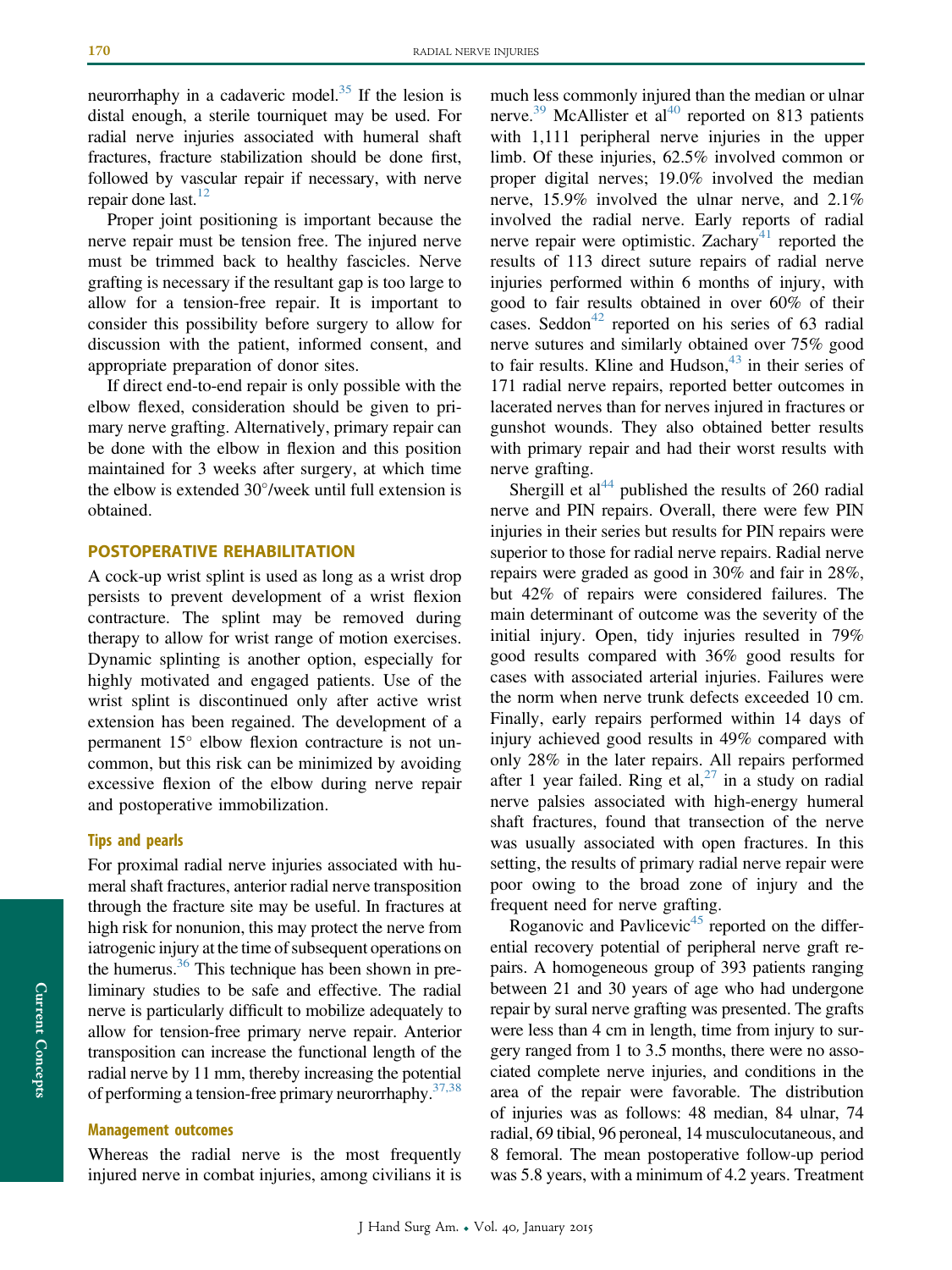<span id="page-5-0"></span>outcome was determined by degree of sensorimotor recovery. For proximal repairs, motor recovery was significantly better for the radial nerve than for the ulnar nerve (66.7% vs 15.4%, respectively). For intermediate repairs, the musculocutaneous and radial nerves displayed significantly better motor recovery than the median and ulnar nerves (100% and 98.3% vs 52% and 43.6%). Finally, for distal repairs, motor recovery potential was similar for all  $(88.9\% - 100\%)$  but the peroneal nerve, where recovery was poor (56.3%).

The senior author's (C.A.) personal experience with proximal radial nerve injuries reflects that of the literature. Radial nerve repair, in part owing to the primarily motor composition of the nerve and relatively proximal sites of innervation, has displayed better recovery potential than other proximal nerve lesions. Although primary repair is not always possible because of segmental injury due to crush or other mechanical disruptions of the nerve, the results of primary repair are superior to repairs requiring nerve grafting. We recommend primary nerve repair when possible, without tension, in a well-vascularized bed of soft tissue. Complex cases of radial nerve injury that do not meet these criteria should be treated by early secondary repair 2 to 3 weeks after injury. If secondary repair is elected, the 2 nerve ends can be loosely sutured together at the time of primary evaluation to prevent retraction. If a tension-free secondary repair cannot be easily achieved, nerve grafting should be performed.

#### REFERENCES

- 1. [Gerwin M, Hotchkiss RN, Weiland AJ. Alternative operative expo](http://refhub.elsevier.com/S0363-5023(14)00626-1/sref1)[sures of the posterior aspect of the humeral diaphysis with reference](http://refhub.elsevier.com/S0363-5023(14)00626-1/sref1) to the radial nerve. [J Bone Joint Surg Am](http://refhub.elsevier.com/S0363-5023(14)00626-1/sref1).  $1996;78(11):1690-1695$  $1996;78(11):1690-1695$ .
- 2. [Guse TR, Ostrum RF. The surgical anatomy of the radial nerve](http://refhub.elsevier.com/S0363-5023(14)00626-1/sref2) around the humerus. [Clin Orthop Relat Res](http://refhub.elsevier.com/S0363-5023(14)00626-1/sref2). 1995;320:149-[153](http://refhub.elsevier.com/S0363-5023(14)00626-1/sref2).
- 3. [Zlotolow DA, Catalano LW, Barron OA, Glickel SZ. Surgical](http://refhub.elsevier.com/S0363-5023(14)00626-1/sref3) [exposure of the humerus.](http://refhub.elsevier.com/S0363-5023(14)00626-1/sref3) J Am Acad Orthop Surg. 2006;14(13):  $754 - 765.$  $754 - 765.$  $754 - 765.$
- 4. [Fleming P, Lenehan B, Sankar R, Folan-Curran J, Curtin W. One](http://refhub.elsevier.com/S0363-5023(14)00626-1/sref4)[third, two-thirds: relationship of the radial nerve to the lateral inter](http://refhub.elsevier.com/S0363-5023(14)00626-1/sref4)[muscular septum in the arm.](http://refhub.elsevier.com/S0363-5023(14)00626-1/sref4) *Clin Anat.*  $2004;17(1):26-29$  $2004;17(1):26-29$ .
- 5. [Bono CM, Grossman MG, Hochwald N, Tornetta P III. Radial and](http://refhub.elsevier.com/S0363-5023(14)00626-1/sref5) [axillary nerves. Anatomic considerations for humeral](http://refhub.elsevier.com/S0363-5023(14)00626-1/sref5) fixation. Clin [Orthop Relat Res](http://refhub.elsevier.com/S0363-5023(14)00626-1/sref5). 2000;373:259-[264](http://refhub.elsevier.com/S0363-5023(14)00626-1/sref5).
- 6. [Spinner M. The arcade of Frohse and its relationship to posterior](http://refhub.elsevier.com/S0363-5023(14)00626-1/sref6) [interosseous nerve paralysis.](http://refhub.elsevier.com/S0363-5023(14)00626-1/sref6) J Bone Joint Surg Br. 1968;50(4):  $809 - 812.$  $809 - 812.$  $809 - 812.$
- 7. [Holstein A, Lewis GM. Fractures of the humerus with radial-nerve](http://refhub.elsevier.com/S0363-5023(14)00626-1/sref7) paralysis. *[J Bone Joint Surg Am](http://refhub.elsevier.com/S0363-5023(14)00626-1/sref7).* 1963;45:1382-[1388](http://refhub.elsevier.com/S0363-5023(14)00626-1/sref7).
- 8. [Garcia A Jr, Maeck BH. Radial nerve injuries in fractures of the shaft](http://refhub.elsevier.com/S0363-5023(14)00626-1/sref8) [of the humerus.](http://refhub.elsevier.com/S0363-5023(14)00626-1/sref8) Am J Surg. 1960;99:625-[627.](http://refhub.elsevier.com/S0363-5023(14)00626-1/sref8)
- 9. [Ekholm R, Ponzer S, Törnkvist H, Adami J, Tidermark J. The Hol](http://refhub.elsevier.com/S0363-5023(14)00626-1/sref9)[stein-Lewis humeral shaft fracture: aspects of radial nerve injury,](http://refhub.elsevier.com/S0363-5023(14)00626-1/sref9) [primary treatment, and outcome.](http://refhub.elsevier.com/S0363-5023(14)00626-1/sref9) J Orthop Trauma. 2008;22(10): [693](http://refhub.elsevier.com/S0363-5023(14)00626-1/sref9)-[697.](http://refhub.elsevier.com/S0363-5023(14)00626-1/sref9)
- 10. [Böstman O, Bakalim G, Vainionpää S, Wilppula E, Pätiälä H,](http://refhub.elsevier.com/S0363-5023(14)00626-1/sref10) [Rokkanen P. Radial palsy in shaft fracture of the humerus.](http://refhub.elsevier.com/S0363-5023(14)00626-1/sref10) Acta Orthop Scand[. 1986;57\(4\):316](http://refhub.elsevier.com/S0363-5023(14)00626-1/sref10)-[319](http://refhub.elsevier.com/S0363-5023(14)00626-1/sref10).
- 11. [Pollock FH, Drake D, Bovill EG, Day L, Trafton PG. Treatment of](http://refhub.elsevier.com/S0363-5023(14)00626-1/sref11) [radial neuropathy associated with fractures of the humerus.](http://refhub.elsevier.com/S0363-5023(14)00626-1/sref11) J Bone Joint Surg Am[. 1981;63\(2\):239](http://refhub.elsevier.com/S0363-5023(14)00626-1/sref11)-[243](http://refhub.elsevier.com/S0363-5023(14)00626-1/sref11).
- 12. [DeFranco MJ, Lawton JN. Radial nerve injuries associated with](http://refhub.elsevier.com/S0363-5023(14)00626-1/sref12) [humerus fractures.](http://refhub.elsevier.com/S0363-5023(14)00626-1/sref12) J Hand Surg Am.  $2006;31(4):655-663$ .
- 13. [Carlan D, Pratt J, Patterson MM, Weiland AJ, Boyer MI,](http://refhub.elsevier.com/S0363-5023(14)00626-1/sref13) [Gelberman RH. The radial nerve in the brachium: an anatomic study](http://refhub.elsevier.com/S0363-5023(14)00626-1/sref13) [in human cadavers.](http://refhub.elsevier.com/S0363-5023(14)00626-1/sref13) J Hand Surg Am.  $2007;32(8):1177-1182$  $2007;32(8):1177-1182$ .
- 14. [Shao YC, Harwood P, Grotz MR, Limb D, Giannoudis PV. Radial](http://refhub.elsevier.com/S0363-5023(14)00626-1/sref14) [nerve palsy associated with fractures of the shaft of the humerus: a](http://refhub.elsevier.com/S0363-5023(14)00626-1/sref14) systematic review. [J Bone Joint Surg Br](http://refhub.elsevier.com/S0363-5023(14)00626-1/sref14). 2005;87(12):1647-[1652](http://refhub.elsevier.com/S0363-5023(14)00626-1/sref14).
- 15. [Shaw JL, Sakellarides H. Radial nerve paralysis associated with](http://refhub.elsevier.com/S0363-5023(14)00626-1/sref15) [fractures of the humerus: a review of forty-](http://refhub.elsevier.com/S0363-5023(14)00626-1/sref15)five cases. J Bone Joint Surg Am[. 1976;49\(5\):899](http://refhub.elsevier.com/S0363-5023(14)00626-1/sref15)-[902.](http://refhub.elsevier.com/S0363-5023(14)00626-1/sref15)
- 16. [Grass G, Kabir K, Ohse J. Primary exploration of the radial nerve is](http://refhub.elsevier.com/S0363-5023(14)00626-1/sref16) [not required for radial nerve palsy while treating humerus shaft](http://refhub.elsevier.com/S0363-5023(14)00626-1/sref16) [fractures with unreamed humeral nails \(UHN\).](http://refhub.elsevier.com/S0363-5023(14)00626-1/sref16) Open Orthop J. [2011;5:319](http://refhub.elsevier.com/S0363-5023(14)00626-1/sref16)-[323.](http://refhub.elsevier.com/S0363-5023(14)00626-1/sref16)
- 17. [Papasoulis E, Drosos GI, Ververidis AN, et al. Functional bracing of](http://refhub.elsevier.com/S0363-5023(14)00626-1/sref17) [humeral shaft fractures: a review of clinical studies.](http://refhub.elsevier.com/S0363-5023(14)00626-1/sref17) Injury.  $2010;41(7):e21-e27.$  $2010;41(7):e21-e27.$  $2010;41(7):e21-e27.$  $2010;41(7):e21-e27.$
- 18. [Kettelkamp DB, Alexander H. Clinical review of radial nerve injury.](http://refhub.elsevier.com/S0363-5023(14)00626-1/sref18) J Trauma[. 1967;7\(3\):424](http://refhub.elsevier.com/S0363-5023(14)00626-1/sref18)-[432.](http://refhub.elsevier.com/S0363-5023(14)00626-1/sref18)
- 19. [Dabezies EJ, Banta CJ II, Murphy CP, et al. Plate](http://refhub.elsevier.com/S0363-5023(14)00626-1/sref19) fixation of the [humeral shaft for acute fractures, with and without radial nerve in-](http://refhub.elsevier.com/S0363-5023(14)00626-1/sref19)juries. [J Orthop Trauma](http://refhub.elsevier.com/S0363-5023(14)00626-1/sref19).  $1992;6(1):10-13$  $1992;6(1):10-13$ .
- 20. [Packer JW, Foster RR, Garcia A, et al. The humeral fracture with](http://refhub.elsevier.com/S0363-5023(14)00626-1/sref20) [radial nerve palsy: is exploration warranted?](http://refhub.elsevier.com/S0363-5023(14)00626-1/sref20) Clin Orthop Relat Res. [1972;88:34](http://refhub.elsevier.com/S0363-5023(14)00626-1/sref20)-[38.](http://refhub.elsevier.com/S0363-5023(14)00626-1/sref20)
- 21. [Klenerman L. Fractures of the shaft of the humerus.](http://refhub.elsevier.com/S0363-5023(14)00626-1/sref21) J Bone Joint  $Surg Br. 1966;48(1):105-111.$  $Surg Br. 1966;48(1):105-111.$  $Surg Br. 1966;48(1):105-111.$  $Surg Br. 1966;48(1):105-111.$  $Surg Br. 1966;48(1):105-111.$
- 22. [Niver GE, Ilyas AM. Management of radial nerve palsy following](http://refhub.elsevier.com/S0363-5023(14)00626-1/sref22) [fractures of the humerus.](http://refhub.elsevier.com/S0363-5023(14)00626-1/sref22) Orthop Clin North Am. 2014;44(3): [419](http://refhub.elsevier.com/S0363-5023(14)00626-1/sref22)-[424.](http://refhub.elsevier.com/S0363-5023(14)00626-1/sref22)
- 23. [Carroll EA, Schweppe M, Lang](http://refhub.elsevier.com/S0363-5023(14)00626-1/sref23)fitt M, Miller AN, Halvorson JJ. [Management of humeral shaft fractures.](http://refhub.elsevier.com/S0363-5023(14)00626-1/sref23) J Am Acad Orthop Surg.  $2012:20(7):423-433.$  $2012:20(7):423-433.$  $2012:20(7):423-433.$
- 24. Korompilias AV, Lykissas MG, Kostas-Agnantis IP, Vekris MD, Soucacos PN, Beris AE. Approach to radial nerve palsy caused by humeral shaft fracture: is primary exploration necessary? Injury. 2013 Jan 22. [http://dx.doi.org/10.1016/j.injury.2013.01.004.](http://dx.doi.org/10.1016/j.injury.2013.01.004) [Epub ahead of print].
- 25. [Shah A, Jebson PJL. Current treatment of radial nerve palsy](http://refhub.elsevier.com/S0363-5023(14)00626-1/sref25) [following fracture of the humeral shaft.](http://refhub.elsevier.com/S0363-5023(14)00626-1/sref25) J Hand Surg Am. 2008;33(8): [1433](http://refhub.elsevier.com/S0363-5023(14)00626-1/sref25)-[1434.](http://refhub.elsevier.com/S0363-5023(14)00626-1/sref25)
- 26. [Bishop J, Ring D. Management of radial nerve palsy associated with](http://refhub.elsevier.com/S0363-5023(14)00626-1/sref26) [humeral shaft fracture: a decision analysis model.](http://refhub.elsevier.com/S0363-5023(14)00626-1/sref26) J Hand Surg Am.  $2009;34(6):991-996.$  $2009;34(6):991-996.$  $2009;34(6):991-996.$  $2009;34(6):991-996.$
- 27. [Ring D, Chin K, Jupiter JB. Radial nerve palsy associated with high](http://refhub.elsevier.com/S0363-5023(14)00626-1/sref27)[energy humeral shaft fractures.](http://refhub.elsevier.com/S0363-5023(14)00626-1/sref27) J Hand Surg Am. 2004;29(1):144-[147](http://refhub.elsevier.com/S0363-5023(14)00626-1/sref27).
- 28. [Elton SG, Rizzo M. Management of radial nerve injury associated](http://refhub.elsevier.com/S0363-5023(14)00626-1/sref28) [with humeral shaft fractures: an evidence-based approach.](http://refhub.elsevier.com/S0363-5023(14)00626-1/sref28) J Reconstr Microsurg[. 2008;24\(8\):569](http://refhub.elsevier.com/S0363-5023(14)00626-1/sref28)-[573.](http://refhub.elsevier.com/S0363-5023(14)00626-1/sref28)
- 29. [Bodner G, Huber B, Schwabegger A, Lutz M, Waldenberger P.](http://refhub.elsevier.com/S0363-5023(14)00626-1/sref29) [Sonographic detection of radial nerve entrapment within a humerus](http://refhub.elsevier.com/S0363-5023(14)00626-1/sref29) fracture. [J Ultrasound Med](http://refhub.elsevier.com/S0363-5023(14)00626-1/sref29). 1999;18(10):703-[706](http://refhub.elsevier.com/S0363-5023(14)00626-1/sref29).
- 30. [Bodner G, Buchberger W, Schocke M, et al. Radial nerve palsy](http://refhub.elsevier.com/S0363-5023(14)00626-1/sref30) [associated with humeral shaft fracture: evaluation with US: initial](http://refhub.elsevier.com/S0363-5023(14)00626-1/sref30) experience. Radiology[. 2001;219\(3\):811](http://refhub.elsevier.com/S0363-5023(14)00626-1/sref30)-[816.](http://refhub.elsevier.com/S0363-5023(14)00626-1/sref30)
- 31. [Mohler LR, Hanel DP. Closed fractures complicated by peripheral](http://refhub.elsevier.com/S0363-5023(14)00626-1/sref31) nerve injury. [J Am Acad Orthop Surg](http://refhub.elsevier.com/S0363-5023(14)00626-1/sref31).  $2006;14(1):32-37$ .
- 32. [Tung TH, Mackinnon SE. Nerve transfers: indications, techniques,](http://refhub.elsevier.com/S0363-5023(14)00626-1/sref32) and outcomes. *[J Hand Surg Am](http://refhub.elsevier.com/S0363-5023(14)00626-1/sref32).*  $2010;35(2):332-341$  $2010;35(2):332-341$ .
- 33. [Ray WZ, Mackinnon SE. Clinical outcomes following median to](http://refhub.elsevier.com/S0363-5023(14)00626-1/sref33) [radial nerve transfers.](http://refhub.elsevier.com/S0363-5023(14)00626-1/sref33) J Hand Surg Am.  $2011;36(2):201-208$  $2011;36(2):201-208$ .